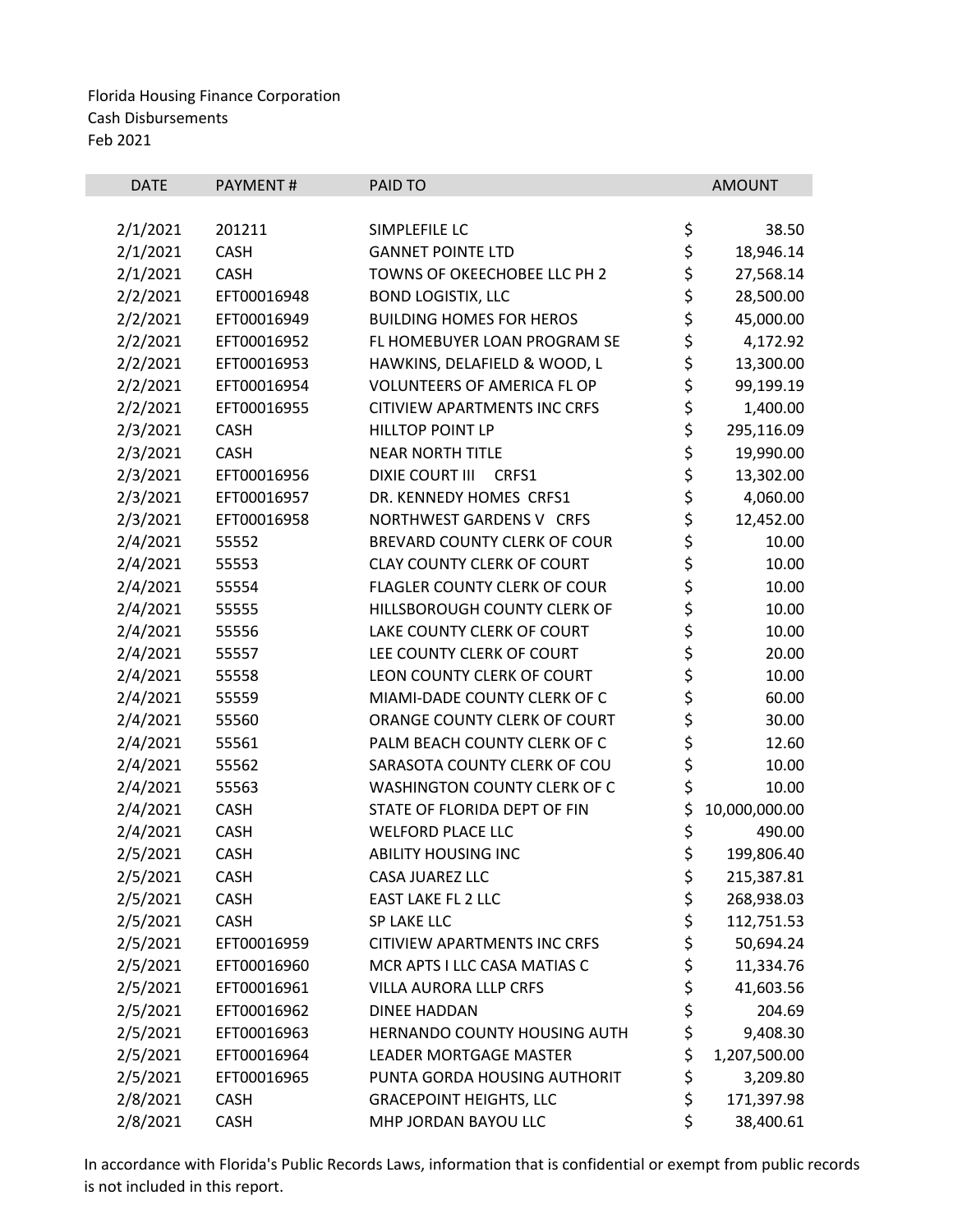| <b>DATE</b> | PAYMENT#    | PAID TO                                |          | <b>AMOUNT</b> |
|-------------|-------------|----------------------------------------|----------|---------------|
|             |             |                                        |          |               |
| 2/9/2021    | <b>CASH</b> | <b>INVESTOR TITLE &amp; SETTLEMENT</b> | \$       | 34,990.00     |
| 2/9/2021    | <b>CASH</b> | J RILEY WILLIAMS PLC TRUST             | \$       | 29,450.00     |
| 2/9/2021    | <b>CASH</b> | THE WAVES OF JACKSONVILLE,             | \$       | 445,674.12    |
| 2/9/2021    | EFT00016966 | HARDING VILLAGE LTD CRFS3              | \$       | 16,506.82     |
| 2/9/2021    | EFT00016967 | KARIS VILLAGE LTD CRFS                 | \$       | 138,651.54    |
| 2/9/2021    | EFT00016968 | FRANKLIN COUNTY LOCAL HOUSIN           | \$       | 380,000.00    |
| 2/9/2021    | EFT00016969 | AMERINATIONAL COMMUNITY SERV           | \$       | 2,920.59      |
| 2/9/2021    | EFT00016970 | THE ARC OF MARTIN COUNTY INC           | \$       | 43,028.97     |
| 2/9/2021    | EFT00016971 | DATABANK IMX LLC                       | \$       | 8,433.50      |
| 2/9/2021    | EFT00016972 | EAP CONSULTANTS, INC.                  | \$       | 372.81        |
| 2/9/2021    | EFT00016973 | FIRST HOUSING DEVELOPMENT CO           | \$<br>\$ | 30,893.47     |
| 2/9/2021    | EFT00016974 | <b>L-SOFT INTERNATIONAL</b>            |          | 609.58        |
| 2/9/2021    | EFT00016975 | THE LSH GROUP LLC                      | ささ       | 4,934.00      |
| 2/9/2021    | EFT00016976 | MEDCOM BENEFIT SOLUTIONS               |          | 256.50        |
| 2/9/2021    | EFT00016977 | TRANSAMERICA LIFE INSURANCE            |          | 104.25        |
| 2/9/2021    | EFT00016978 | <b>CSC TRIBRIDGE HOLDINGS LLC</b>      | \$<br>\$ | 243.75        |
| 2/10/2021   | 55564       | <b>AUSTIN COMMONS LP</b>               |          | 14,721.00     |
| 2/10/2021   | 55565       | <b>CHERRY VILLAGE LP</b>               | \$       | 14,721.00     |
| 2/10/2021   | 55566       | DUVAL COUNTY CLERK OF COURT            |          | 10.00         |
| 2/10/2021   | 55567       | ESCAMBIA COUNTY CLERK OF COU           | \$<br>\$ | 10.00         |
| 2/10/2021   | 55568       | OKALOOSA COUNTY CLERK OF COU           | \$       | 10.00         |
| 2/10/2021   | 55569       | PINELLAS COUNTY CLERK OF COU           | \$       | 10.00         |
| 2/10/2021   | 55570       | <b>CORPORATE ORGANIZATIONAL INN</b>    | \$       | 3,550.00      |
| 2/10/2021   | 55571       | <b>FEDERAL EXPRESS CORP</b>            |          | 1,023.94      |
| 2/10/2021   | 55572       | FLORIDA DEPARTMENT OF STATE            |          | 931.28        |
| 2/10/2021   | 55573       | FLORIDA HOUSING COALITION, I           | ささ       | 31,505.36     |
| 2/10/2021   | 55574       | <b>JOYCE CHRISTIANSON</b>              | \$       | 50.00         |
| 2/10/2021   | 55576       | NABORS, GIBLIN & NICKERSON,            | \$       | 516.15        |
| 2/10/2021   | 55577       | OFFICE DEPOT                           | \$       | 991.06        |
| 2/10/2021   | 55578       | <b>TOSHIBA FINANCIAL SERVICES</b>      | \$       | 381.31        |
| 2/10/2021   | 55579       | THOMSON REUTERS-WEST                   |          | 1,783.11      |
| 2/10/2021   | 55580       | <b>HOLLAND &amp; KNIGHT, LLP</b>       | \$<br>\$ | 1,456.00      |
| 2/12/2021   | EFT00016979 | <b>OSPREY APARTMENTS LLC CRFS</b>      | \$       | 111,257.58    |
| 2/12/2021   | EFT00016980 | <b>BUILDING HOMES FOR HEROS</b>        | \$       | 45,000.00     |
| 2/12/2021   | EFT00016981 | <b>CENLAR INVESTOR REPORTING</b>       | \$       | 544.19        |
| 2/12/2021   | EFT00016982 | LEADER MORTGAGE MASTER                 | \$       | 652,500.00    |
| 2/16/2021   | <b>CASH</b> | <b>CITRUS TITLE COMPANY LLC</b>        | \$       | 24,990.00     |
| 2/17/2021   | 21521       | AFLAC, INC.                            | \$       | 5,235.52      |
| 2/17/2021   | 55581       | BRADFORD COUNTY CLERK OF COU           | \$       | 10.00         |
| 2/17/2021   | 55582       | BREVARD COUNTY CLERK OF COUR           | \$       | 20.00         |
| 2/17/2021   | 55583       | ESCAMBIA COUNTY CLERK OF COU           | \$       | 10.00         |
|             |             |                                        |          |               |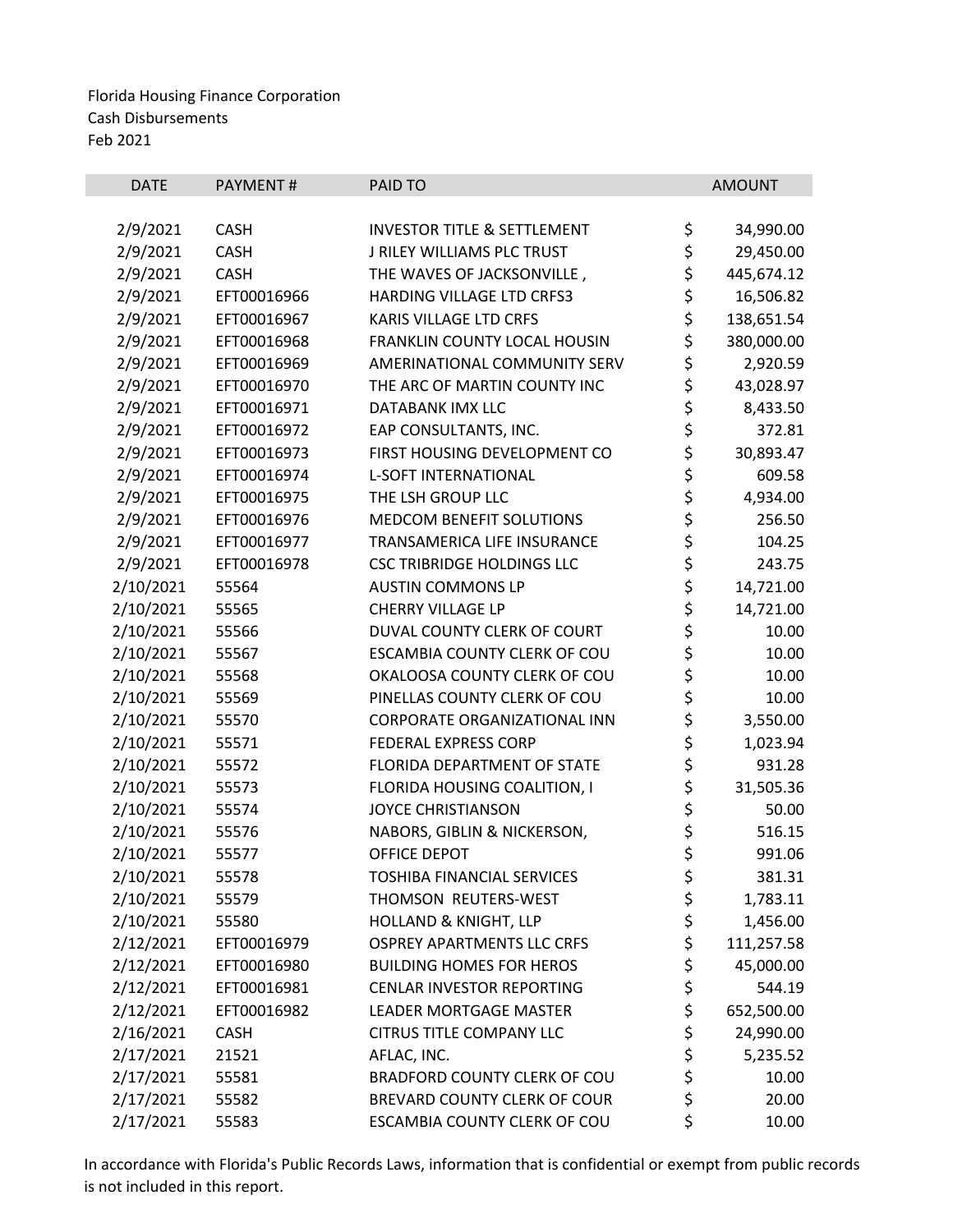| \$<br>2/17/2021<br>55584<br>HILLSBOROUGH COUNTY CLERK OF<br>20.00<br>\$<br>2/17/2021<br>55585<br>MIAMI-DADE COUNTY CLERK OF C<br>50.00<br>\$<br>2/17/2021<br>55586<br>PALM BEACH COUNTY CLERK OF C<br>12.60<br>\$<br>\$<br>2/17/2021<br>55587<br>PASCO COUNTY CLERK OF COURT<br>10.00<br>2/17/2021<br>POLK COUNTY CLERK OF COURT<br>10.00<br>55588<br>やややや やややや<br>2/17/2021<br>42.89<br>55589<br><b>BANK OF NEW YORK MELLON</b><br>7,200.00<br>2/17/2021<br>55590<br><b>BOWSTERN LLC</b><br>2/17/2021<br>55591<br><b>EMPHASYS SOFTWARE</b><br>41,255.00<br>2/17/2021<br>55592<br><b>FEDERAL EXPRESS CORP</b><br>249.82<br>2/17/2021<br>479.00<br>55593<br><b>GREATAMERICA FINANCIAL SERVI</b><br>2/17/2021<br>156.96<br>55594<br>LATASHA GREEN-COBB<br>17.00<br>2/17/2021<br>55595<br>THE PALMS OF DEERFIELD APTS<br>2/17/2021<br>55596<br><b>REGIONS BANK</b><br>440.73<br>2/17/2021<br>55597<br>UNITED WAY OF THE BIG BEND<br>742.20<br>\$<br>2/17/2021<br>THOMSON REUTERS-WEST<br>150.00<br>55598<br>\$<br>2/17/2021<br><b>CASH</b><br><b>GRACEPOINT HEIGHTS, LLC</b><br>334,195.27<br>\$<br>2/17/2021<br>EFT00016983<br>ROYALTON APARTMENTS LTD CRFS<br>144,625.86<br>\$<br>2/17/2021<br>EFT00016984<br>3,335.00<br>AMERINATIONAL COMMUNITY SERV<br>\$<br>\$<br>2/17/2021<br>EFT00016985<br>337.50<br>CORUS360<br>2/17/2021<br>EFT00016986<br>FIRST HOUSING DEVELOPMENT CO<br>920.00<br>\$<br>2/17/2021<br>EFT00016987<br>THE LSH GROUP LLC<br>4,934.00<br>\$<br>2/17/2021<br>EFT00016988<br>SELTZER MANAGEMENT GROUP, IN<br>1,638.00<br>\$<br>2/17/2021<br>EFT00016989<br><b>BANK OF AMERICA</b><br>24,750.22<br>\$<br>\$<br>2/18/2021<br>RETAIL FIRST INSURANCE COMPA<br>6,899.23<br>55600<br>379,004.31<br>2/18/2021<br><b>CASH</b><br><b>BLUE CASL II LLC</b><br>\$<br>2/18/2021<br><b>JACKSONVILLE CLEARING</b><br>10,750.75<br><b>CASH</b><br>\$<br>2/19/2021<br><b>CASH</b><br><b>CAMPUS TOWER APTS LLLP</b><br>11,809.52<br>\$<br>2/19/2021<br><b>HILLTOP POINT LP</b><br>105,164.62<br><b>CASH</b><br>\$<br>2/19/2021<br>C4 GATEWAY LLC CRFS3<br>60,979.89<br>EFT00016990<br>\$<br><b>COALITION LIFT INC CRFS3</b><br>2/19/2021<br>EFT00016991<br>6,741.35<br>\$<br>2/19/2021<br>ALACHUA COUNTY HOUSING AUTHO<br>28,212.80<br>EFT00016992<br>\$<br>2/19/2021<br>158,046.42<br>EFT00016993<br>CAPITAL HEALTH PLAN, INC.<br>\$<br>2/19/2021<br>EFT00016994<br><b>COMMUNITY OF HOPE</b><br>3,470.49<br>\$<br>2/19/2021<br>7,045.00<br>EFT00016995<br>HANNIBAL SQUARE COMMUNITY LA<br>\$<br>2/19/2021<br>EFT00016996<br><b>HSCLT PROJECT ACCOUNT</b><br>3,279.00<br>\$<br>2/19/2021<br>EFT00016997<br><b>LEADER MORTGAGE MASTER</b><br>543,995.00<br>\$<br>2/19/2021<br>EFT00016998<br>MILTON HOUSING AUTHORITY<br>8,349.00<br>\$<br>2/22/2021<br><b>CASH</b><br><b>NELSON MULLINS RILEY &amp; SCARB</b><br>2,682,326.70<br>\$<br>2/22/2021<br><b>CASH</b><br><b>QUARRY BIG COPPITT III LTD</b><br>210,067.56<br>\$<br>2/23/2021<br>AFFORDABLE HOUSING SOLUTIONS<br>226,098.61<br><b>CASH</b> | <b>DATE</b> | PAYMENT# | PAID TO | <b>AMOUNT</b> |
|---------------------------------------------------------------------------------------------------------------------------------------------------------------------------------------------------------------------------------------------------------------------------------------------------------------------------------------------------------------------------------------------------------------------------------------------------------------------------------------------------------------------------------------------------------------------------------------------------------------------------------------------------------------------------------------------------------------------------------------------------------------------------------------------------------------------------------------------------------------------------------------------------------------------------------------------------------------------------------------------------------------------------------------------------------------------------------------------------------------------------------------------------------------------------------------------------------------------------------------------------------------------------------------------------------------------------------------------------------------------------------------------------------------------------------------------------------------------------------------------------------------------------------------------------------------------------------------------------------------------------------------------------------------------------------------------------------------------------------------------------------------------------------------------------------------------------------------------------------------------------------------------------------------------------------------------------------------------------------------------------------------------------------------------------------------------------------------------------------------------------------------------------------------------------------------------------------------------------------------------------------------------------------------------------------------------------------------------------------------------------------------------------------------------------------------------------------------------------------------------------------------------------------------------------------------------------------------------------------------------------------------------------------------------------------------------------------------------------------------------------------------------------------------------------------------------------------------------------------------------------------------------------------------------------------------------------------------------------------------------------------|-------------|----------|---------|---------------|
|                                                                                                                                                                                                                                                                                                                                                                                                                                                                                                                                                                                                                                                                                                                                                                                                                                                                                                                                                                                                                                                                                                                                                                                                                                                                                                                                                                                                                                                                                                                                                                                                                                                                                                                                                                                                                                                                                                                                                                                                                                                                                                                                                                                                                                                                                                                                                                                                                                                                                                                                                                                                                                                                                                                                                                                                                                                                                                                                                                                                         |             |          |         |               |
|                                                                                                                                                                                                                                                                                                                                                                                                                                                                                                                                                                                                                                                                                                                                                                                                                                                                                                                                                                                                                                                                                                                                                                                                                                                                                                                                                                                                                                                                                                                                                                                                                                                                                                                                                                                                                                                                                                                                                                                                                                                                                                                                                                                                                                                                                                                                                                                                                                                                                                                                                                                                                                                                                                                                                                                                                                                                                                                                                                                                         |             |          |         |               |
|                                                                                                                                                                                                                                                                                                                                                                                                                                                                                                                                                                                                                                                                                                                                                                                                                                                                                                                                                                                                                                                                                                                                                                                                                                                                                                                                                                                                                                                                                                                                                                                                                                                                                                                                                                                                                                                                                                                                                                                                                                                                                                                                                                                                                                                                                                                                                                                                                                                                                                                                                                                                                                                                                                                                                                                                                                                                                                                                                                                                         |             |          |         |               |
|                                                                                                                                                                                                                                                                                                                                                                                                                                                                                                                                                                                                                                                                                                                                                                                                                                                                                                                                                                                                                                                                                                                                                                                                                                                                                                                                                                                                                                                                                                                                                                                                                                                                                                                                                                                                                                                                                                                                                                                                                                                                                                                                                                                                                                                                                                                                                                                                                                                                                                                                                                                                                                                                                                                                                                                                                                                                                                                                                                                                         |             |          |         |               |
|                                                                                                                                                                                                                                                                                                                                                                                                                                                                                                                                                                                                                                                                                                                                                                                                                                                                                                                                                                                                                                                                                                                                                                                                                                                                                                                                                                                                                                                                                                                                                                                                                                                                                                                                                                                                                                                                                                                                                                                                                                                                                                                                                                                                                                                                                                                                                                                                                                                                                                                                                                                                                                                                                                                                                                                                                                                                                                                                                                                                         |             |          |         |               |
|                                                                                                                                                                                                                                                                                                                                                                                                                                                                                                                                                                                                                                                                                                                                                                                                                                                                                                                                                                                                                                                                                                                                                                                                                                                                                                                                                                                                                                                                                                                                                                                                                                                                                                                                                                                                                                                                                                                                                                                                                                                                                                                                                                                                                                                                                                                                                                                                                                                                                                                                                                                                                                                                                                                                                                                                                                                                                                                                                                                                         |             |          |         |               |
|                                                                                                                                                                                                                                                                                                                                                                                                                                                                                                                                                                                                                                                                                                                                                                                                                                                                                                                                                                                                                                                                                                                                                                                                                                                                                                                                                                                                                                                                                                                                                                                                                                                                                                                                                                                                                                                                                                                                                                                                                                                                                                                                                                                                                                                                                                                                                                                                                                                                                                                                                                                                                                                                                                                                                                                                                                                                                                                                                                                                         |             |          |         |               |
|                                                                                                                                                                                                                                                                                                                                                                                                                                                                                                                                                                                                                                                                                                                                                                                                                                                                                                                                                                                                                                                                                                                                                                                                                                                                                                                                                                                                                                                                                                                                                                                                                                                                                                                                                                                                                                                                                                                                                                                                                                                                                                                                                                                                                                                                                                                                                                                                                                                                                                                                                                                                                                                                                                                                                                                                                                                                                                                                                                                                         |             |          |         |               |
|                                                                                                                                                                                                                                                                                                                                                                                                                                                                                                                                                                                                                                                                                                                                                                                                                                                                                                                                                                                                                                                                                                                                                                                                                                                                                                                                                                                                                                                                                                                                                                                                                                                                                                                                                                                                                                                                                                                                                                                                                                                                                                                                                                                                                                                                                                                                                                                                                                                                                                                                                                                                                                                                                                                                                                                                                                                                                                                                                                                                         |             |          |         |               |
|                                                                                                                                                                                                                                                                                                                                                                                                                                                                                                                                                                                                                                                                                                                                                                                                                                                                                                                                                                                                                                                                                                                                                                                                                                                                                                                                                                                                                                                                                                                                                                                                                                                                                                                                                                                                                                                                                                                                                                                                                                                                                                                                                                                                                                                                                                                                                                                                                                                                                                                                                                                                                                                                                                                                                                                                                                                                                                                                                                                                         |             |          |         |               |
|                                                                                                                                                                                                                                                                                                                                                                                                                                                                                                                                                                                                                                                                                                                                                                                                                                                                                                                                                                                                                                                                                                                                                                                                                                                                                                                                                                                                                                                                                                                                                                                                                                                                                                                                                                                                                                                                                                                                                                                                                                                                                                                                                                                                                                                                                                                                                                                                                                                                                                                                                                                                                                                                                                                                                                                                                                                                                                                                                                                                         |             |          |         |               |
|                                                                                                                                                                                                                                                                                                                                                                                                                                                                                                                                                                                                                                                                                                                                                                                                                                                                                                                                                                                                                                                                                                                                                                                                                                                                                                                                                                                                                                                                                                                                                                                                                                                                                                                                                                                                                                                                                                                                                                                                                                                                                                                                                                                                                                                                                                                                                                                                                                                                                                                                                                                                                                                                                                                                                                                                                                                                                                                                                                                                         |             |          |         |               |
|                                                                                                                                                                                                                                                                                                                                                                                                                                                                                                                                                                                                                                                                                                                                                                                                                                                                                                                                                                                                                                                                                                                                                                                                                                                                                                                                                                                                                                                                                                                                                                                                                                                                                                                                                                                                                                                                                                                                                                                                                                                                                                                                                                                                                                                                                                                                                                                                                                                                                                                                                                                                                                                                                                                                                                                                                                                                                                                                                                                                         |             |          |         |               |
|                                                                                                                                                                                                                                                                                                                                                                                                                                                                                                                                                                                                                                                                                                                                                                                                                                                                                                                                                                                                                                                                                                                                                                                                                                                                                                                                                                                                                                                                                                                                                                                                                                                                                                                                                                                                                                                                                                                                                                                                                                                                                                                                                                                                                                                                                                                                                                                                                                                                                                                                                                                                                                                                                                                                                                                                                                                                                                                                                                                                         |             |          |         |               |
|                                                                                                                                                                                                                                                                                                                                                                                                                                                                                                                                                                                                                                                                                                                                                                                                                                                                                                                                                                                                                                                                                                                                                                                                                                                                                                                                                                                                                                                                                                                                                                                                                                                                                                                                                                                                                                                                                                                                                                                                                                                                                                                                                                                                                                                                                                                                                                                                                                                                                                                                                                                                                                                                                                                                                                                                                                                                                                                                                                                                         |             |          |         |               |
|                                                                                                                                                                                                                                                                                                                                                                                                                                                                                                                                                                                                                                                                                                                                                                                                                                                                                                                                                                                                                                                                                                                                                                                                                                                                                                                                                                                                                                                                                                                                                                                                                                                                                                                                                                                                                                                                                                                                                                                                                                                                                                                                                                                                                                                                                                                                                                                                                                                                                                                                                                                                                                                                                                                                                                                                                                                                                                                                                                                                         |             |          |         |               |
|                                                                                                                                                                                                                                                                                                                                                                                                                                                                                                                                                                                                                                                                                                                                                                                                                                                                                                                                                                                                                                                                                                                                                                                                                                                                                                                                                                                                                                                                                                                                                                                                                                                                                                                                                                                                                                                                                                                                                                                                                                                                                                                                                                                                                                                                                                                                                                                                                                                                                                                                                                                                                                                                                                                                                                                                                                                                                                                                                                                                         |             |          |         |               |
|                                                                                                                                                                                                                                                                                                                                                                                                                                                                                                                                                                                                                                                                                                                                                                                                                                                                                                                                                                                                                                                                                                                                                                                                                                                                                                                                                                                                                                                                                                                                                                                                                                                                                                                                                                                                                                                                                                                                                                                                                                                                                                                                                                                                                                                                                                                                                                                                                                                                                                                                                                                                                                                                                                                                                                                                                                                                                                                                                                                                         |             |          |         |               |
|                                                                                                                                                                                                                                                                                                                                                                                                                                                                                                                                                                                                                                                                                                                                                                                                                                                                                                                                                                                                                                                                                                                                                                                                                                                                                                                                                                                                                                                                                                                                                                                                                                                                                                                                                                                                                                                                                                                                                                                                                                                                                                                                                                                                                                                                                                                                                                                                                                                                                                                                                                                                                                                                                                                                                                                                                                                                                                                                                                                                         |             |          |         |               |
|                                                                                                                                                                                                                                                                                                                                                                                                                                                                                                                                                                                                                                                                                                                                                                                                                                                                                                                                                                                                                                                                                                                                                                                                                                                                                                                                                                                                                                                                                                                                                                                                                                                                                                                                                                                                                                                                                                                                                                                                                                                                                                                                                                                                                                                                                                                                                                                                                                                                                                                                                                                                                                                                                                                                                                                                                                                                                                                                                                                                         |             |          |         |               |
|                                                                                                                                                                                                                                                                                                                                                                                                                                                                                                                                                                                                                                                                                                                                                                                                                                                                                                                                                                                                                                                                                                                                                                                                                                                                                                                                                                                                                                                                                                                                                                                                                                                                                                                                                                                                                                                                                                                                                                                                                                                                                                                                                                                                                                                                                                                                                                                                                                                                                                                                                                                                                                                                                                                                                                                                                                                                                                                                                                                                         |             |          |         |               |
|                                                                                                                                                                                                                                                                                                                                                                                                                                                                                                                                                                                                                                                                                                                                                                                                                                                                                                                                                                                                                                                                                                                                                                                                                                                                                                                                                                                                                                                                                                                                                                                                                                                                                                                                                                                                                                                                                                                                                                                                                                                                                                                                                                                                                                                                                                                                                                                                                                                                                                                                                                                                                                                                                                                                                                                                                                                                                                                                                                                                         |             |          |         |               |
|                                                                                                                                                                                                                                                                                                                                                                                                                                                                                                                                                                                                                                                                                                                                                                                                                                                                                                                                                                                                                                                                                                                                                                                                                                                                                                                                                                                                                                                                                                                                                                                                                                                                                                                                                                                                                                                                                                                                                                                                                                                                                                                                                                                                                                                                                                                                                                                                                                                                                                                                                                                                                                                                                                                                                                                                                                                                                                                                                                                                         |             |          |         |               |
|                                                                                                                                                                                                                                                                                                                                                                                                                                                                                                                                                                                                                                                                                                                                                                                                                                                                                                                                                                                                                                                                                                                                                                                                                                                                                                                                                                                                                                                                                                                                                                                                                                                                                                                                                                                                                                                                                                                                                                                                                                                                                                                                                                                                                                                                                                                                                                                                                                                                                                                                                                                                                                                                                                                                                                                                                                                                                                                                                                                                         |             |          |         |               |
|                                                                                                                                                                                                                                                                                                                                                                                                                                                                                                                                                                                                                                                                                                                                                                                                                                                                                                                                                                                                                                                                                                                                                                                                                                                                                                                                                                                                                                                                                                                                                                                                                                                                                                                                                                                                                                                                                                                                                                                                                                                                                                                                                                                                                                                                                                                                                                                                                                                                                                                                                                                                                                                                                                                                                                                                                                                                                                                                                                                                         |             |          |         |               |
|                                                                                                                                                                                                                                                                                                                                                                                                                                                                                                                                                                                                                                                                                                                                                                                                                                                                                                                                                                                                                                                                                                                                                                                                                                                                                                                                                                                                                                                                                                                                                                                                                                                                                                                                                                                                                                                                                                                                                                                                                                                                                                                                                                                                                                                                                                                                                                                                                                                                                                                                                                                                                                                                                                                                                                                                                                                                                                                                                                                                         |             |          |         |               |
|                                                                                                                                                                                                                                                                                                                                                                                                                                                                                                                                                                                                                                                                                                                                                                                                                                                                                                                                                                                                                                                                                                                                                                                                                                                                                                                                                                                                                                                                                                                                                                                                                                                                                                                                                                                                                                                                                                                                                                                                                                                                                                                                                                                                                                                                                                                                                                                                                                                                                                                                                                                                                                                                                                                                                                                                                                                                                                                                                                                                         |             |          |         |               |
|                                                                                                                                                                                                                                                                                                                                                                                                                                                                                                                                                                                                                                                                                                                                                                                                                                                                                                                                                                                                                                                                                                                                                                                                                                                                                                                                                                                                                                                                                                                                                                                                                                                                                                                                                                                                                                                                                                                                                                                                                                                                                                                                                                                                                                                                                                                                                                                                                                                                                                                                                                                                                                                                                                                                                                                                                                                                                                                                                                                                         |             |          |         |               |
|                                                                                                                                                                                                                                                                                                                                                                                                                                                                                                                                                                                                                                                                                                                                                                                                                                                                                                                                                                                                                                                                                                                                                                                                                                                                                                                                                                                                                                                                                                                                                                                                                                                                                                                                                                                                                                                                                                                                                                                                                                                                                                                                                                                                                                                                                                                                                                                                                                                                                                                                                                                                                                                                                                                                                                                                                                                                                                                                                                                                         |             |          |         |               |
|                                                                                                                                                                                                                                                                                                                                                                                                                                                                                                                                                                                                                                                                                                                                                                                                                                                                                                                                                                                                                                                                                                                                                                                                                                                                                                                                                                                                                                                                                                                                                                                                                                                                                                                                                                                                                                                                                                                                                                                                                                                                                                                                                                                                                                                                                                                                                                                                                                                                                                                                                                                                                                                                                                                                                                                                                                                                                                                                                                                                         |             |          |         |               |
|                                                                                                                                                                                                                                                                                                                                                                                                                                                                                                                                                                                                                                                                                                                                                                                                                                                                                                                                                                                                                                                                                                                                                                                                                                                                                                                                                                                                                                                                                                                                                                                                                                                                                                                                                                                                                                                                                                                                                                                                                                                                                                                                                                                                                                                                                                                                                                                                                                                                                                                                                                                                                                                                                                                                                                                                                                                                                                                                                                                                         |             |          |         |               |
|                                                                                                                                                                                                                                                                                                                                                                                                                                                                                                                                                                                                                                                                                                                                                                                                                                                                                                                                                                                                                                                                                                                                                                                                                                                                                                                                                                                                                                                                                                                                                                                                                                                                                                                                                                                                                                                                                                                                                                                                                                                                                                                                                                                                                                                                                                                                                                                                                                                                                                                                                                                                                                                                                                                                                                                                                                                                                                                                                                                                         |             |          |         |               |
|                                                                                                                                                                                                                                                                                                                                                                                                                                                                                                                                                                                                                                                                                                                                                                                                                                                                                                                                                                                                                                                                                                                                                                                                                                                                                                                                                                                                                                                                                                                                                                                                                                                                                                                                                                                                                                                                                                                                                                                                                                                                                                                                                                                                                                                                                                                                                                                                                                                                                                                                                                                                                                                                                                                                                                                                                                                                                                                                                                                                         |             |          |         |               |
|                                                                                                                                                                                                                                                                                                                                                                                                                                                                                                                                                                                                                                                                                                                                                                                                                                                                                                                                                                                                                                                                                                                                                                                                                                                                                                                                                                                                                                                                                                                                                                                                                                                                                                                                                                                                                                                                                                                                                                                                                                                                                                                                                                                                                                                                                                                                                                                                                                                                                                                                                                                                                                                                                                                                                                                                                                                                                                                                                                                                         |             |          |         |               |
|                                                                                                                                                                                                                                                                                                                                                                                                                                                                                                                                                                                                                                                                                                                                                                                                                                                                                                                                                                                                                                                                                                                                                                                                                                                                                                                                                                                                                                                                                                                                                                                                                                                                                                                                                                                                                                                                                                                                                                                                                                                                                                                                                                                                                                                                                                                                                                                                                                                                                                                                                                                                                                                                                                                                                                                                                                                                                                                                                                                                         |             |          |         |               |
|                                                                                                                                                                                                                                                                                                                                                                                                                                                                                                                                                                                                                                                                                                                                                                                                                                                                                                                                                                                                                                                                                                                                                                                                                                                                                                                                                                                                                                                                                                                                                                                                                                                                                                                                                                                                                                                                                                                                                                                                                                                                                                                                                                                                                                                                                                                                                                                                                                                                                                                                                                                                                                                                                                                                                                                                                                                                                                                                                                                                         |             |          |         |               |
|                                                                                                                                                                                                                                                                                                                                                                                                                                                                                                                                                                                                                                                                                                                                                                                                                                                                                                                                                                                                                                                                                                                                                                                                                                                                                                                                                                                                                                                                                                                                                                                                                                                                                                                                                                                                                                                                                                                                                                                                                                                                                                                                                                                                                                                                                                                                                                                                                                                                                                                                                                                                                                                                                                                                                                                                                                                                                                                                                                                                         |             |          |         |               |
|                                                                                                                                                                                                                                                                                                                                                                                                                                                                                                                                                                                                                                                                                                                                                                                                                                                                                                                                                                                                                                                                                                                                                                                                                                                                                                                                                                                                                                                                                                                                                                                                                                                                                                                                                                                                                                                                                                                                                                                                                                                                                                                                                                                                                                                                                                                                                                                                                                                                                                                                                                                                                                                                                                                                                                                                                                                                                                                                                                                                         |             |          |         |               |
|                                                                                                                                                                                                                                                                                                                                                                                                                                                                                                                                                                                                                                                                                                                                                                                                                                                                                                                                                                                                                                                                                                                                                                                                                                                                                                                                                                                                                                                                                                                                                                                                                                                                                                                                                                                                                                                                                                                                                                                                                                                                                                                                                                                                                                                                                                                                                                                                                                                                                                                                                                                                                                                                                                                                                                                                                                                                                                                                                                                                         |             |          |         |               |
|                                                                                                                                                                                                                                                                                                                                                                                                                                                                                                                                                                                                                                                                                                                                                                                                                                                                                                                                                                                                                                                                                                                                                                                                                                                                                                                                                                                                                                                                                                                                                                                                                                                                                                                                                                                                                                                                                                                                                                                                                                                                                                                                                                                                                                                                                                                                                                                                                                                                                                                                                                                                                                                                                                                                                                                                                                                                                                                                                                                                         |             |          |         |               |
|                                                                                                                                                                                                                                                                                                                                                                                                                                                                                                                                                                                                                                                                                                                                                                                                                                                                                                                                                                                                                                                                                                                                                                                                                                                                                                                                                                                                                                                                                                                                                                                                                                                                                                                                                                                                                                                                                                                                                                                                                                                                                                                                                                                                                                                                                                                                                                                                                                                                                                                                                                                                                                                                                                                                                                                                                                                                                                                                                                                                         |             |          |         |               |
| 2/23/2021<br>265,790.60<br><b>CASH</b><br>BLUE BROADWAY 2, LLC                                                                                                                                                                                                                                                                                                                                                                                                                                                                                                                                                                                                                                                                                                                                                                                                                                                                                                                                                                                                                                                                                                                                                                                                                                                                                                                                                                                                                                                                                                                                                                                                                                                                                                                                                                                                                                                                                                                                                                                                                                                                                                                                                                                                                                                                                                                                                                                                                                                                                                                                                                                                                                                                                                                                                                                                                                                                                                                                          |             |          |         | \$            |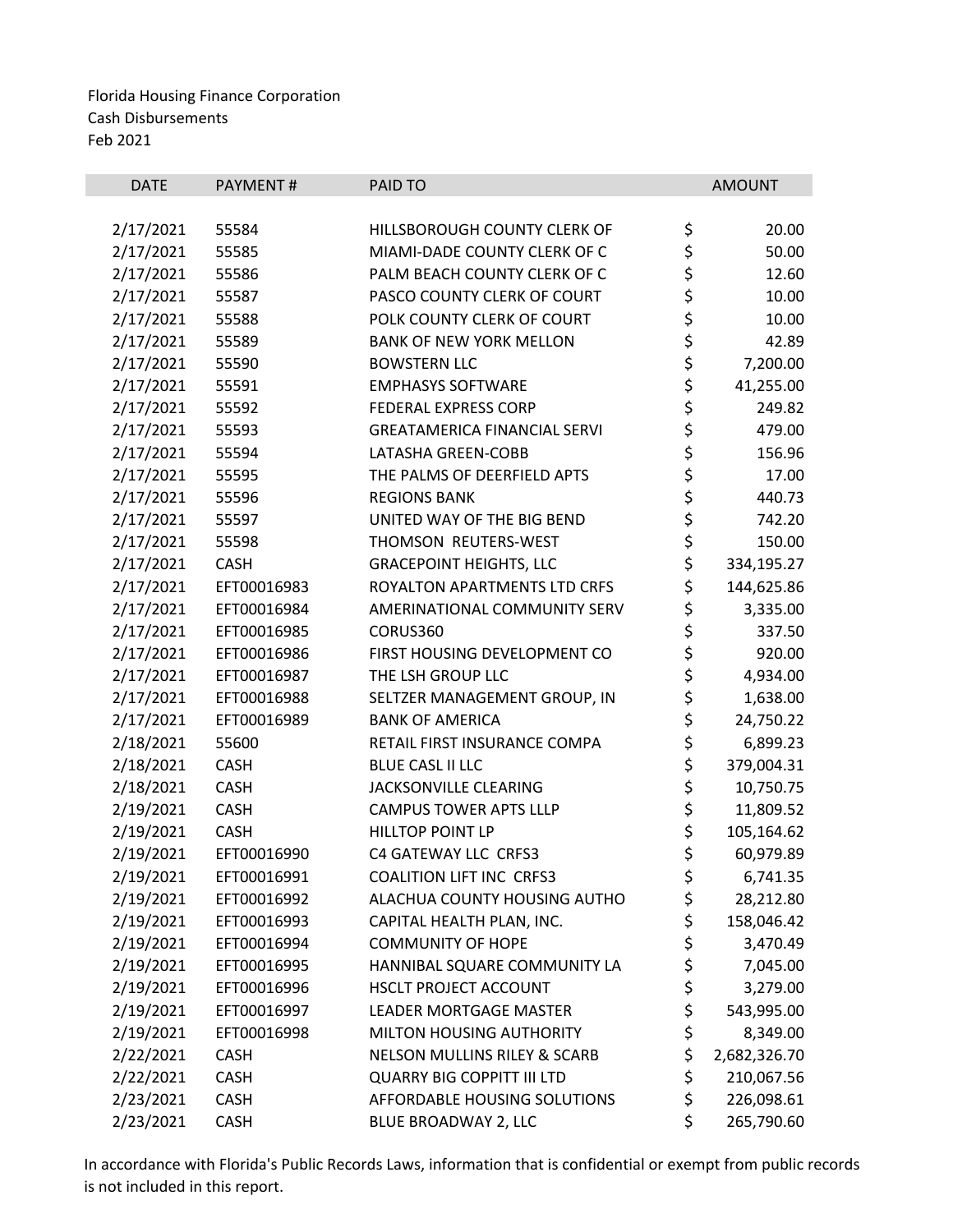| <b>DATE</b> | PAYMENT#    | PAID TO                                |          | <b>AMOUNT</b> |
|-------------|-------------|----------------------------------------|----------|---------------|
|             |             |                                        |          |               |
| 2/23/2021   | <b>CASH</b> | MHP JORDAN BAYOU LLC                   | \$       | 375,570.55    |
| 2/23/2021   | EFT00016999 | <b>CITY OF SARASOTA</b>                | \$       | 390,917.00    |
| 2/23/2021   | EFT00017000 | CITY OF HOLLYWOOD (ATTN: TRE           | \$       | 37,660.00     |
| 2/23/2021   | EFT00017005 | AMERINATIONAL COMMUNITY SERV           | \$       | 8,803.00      |
| 2/23/2021   | EFT00017006 | PCHFC HOMELESS STUDENT TBRA            | \$       | 7,900.20      |
| 2/23/2021   | EFT00017008 | CITY OF HOLLYWOOD (ATTN: TRE           | \$       | 80,313.00     |
| 2/23/2021   | EFT00017009 | <b>CITY OF SARASOTA</b>                | \$       | 195,742.00    |
| 2/23/2021   | EFT00017010 | <b>COLLIER COUNTY BOARD OF COUN</b>    | \$       | 158,774.00    |
| 2/23/2021   | EFT00017011 | ESCAMBIA BOARD OF COUNTY COM           | \$       | 124,396.00    |
| 2/23/2021   | EFT00017012 | CITY OF HOLLYWOOD (ATTN: TRE           | \$       | 61,087.00     |
| 2/23/2021   | EFT00017013 | <b>CITY OF SARASOTA</b>                | \$       | 201,599.00    |
| 2/23/2021   | EFT00017014 | COLLIER COUNTY BOARD OF COUN           | \$       | 162,930.00    |
| 2/23/2021   | EFT00017015 | ESCAMBIA BOARD OF COUNTY COM           | \$       | 126,652.00    |
| 2/23/2021   | EFT00017016 | CITY OF HOLLYWOOD (ATTN: TRE           | \$       | 74,661.00     |
| 2/24/2021   | <b>CASH</b> | ATLANTIC TITLE & ESCROW CORP           | \$       | 24,990.00     |
| 2/24/2021   | <b>CASH</b> | <b>INVESTOR TITLE &amp; SETTLEMENT</b> | \$<br>\$ | 24,990.00     |
| 2/24/2021   | CASH        | <b>OSCEOLA PALOS VERDES</b>            |          | 587,798.66    |
| 2/25/2021   | 55601       | BAY COUNTY CLERK OF COURT              | \$       | 10.00         |
| 2/25/2021   | 55602       | <b>COLLIER COUNTY CLERK OF COUR</b>    | \$<br>\$ | 10.00         |
| 2/25/2021   | 55603       | DUVAL COUNTY CLERK OF COURT            |          | 20.00         |
| 2/25/2021   | 55604       | ESCAMBIA COUNTY CLERK OF COU           |          | 10.00         |
| 2/25/2021   | 55605       | MIAMI-DADE COUNTY CLERK OF C           | \$\$\$   | 20.00         |
| 2/25/2021   | 55606       | ORANGE COUNTY CLERK OF COURT           |          | 20.00         |
| 2/25/2021   | 55607       | <b>EMPHASYS SOFTWARE</b>               | \$       | 20,627.50     |
| 2/25/2021   | 55608       | <b>FEDERAL EXPRESS CORP</b>            | \$       | 81.81         |
| 2/25/2021   | 55609       | <b>MEAD LAW &amp; TITLE</b>            | \$<br>\$ | 12.00         |
| 2/25/2021   | 55610       | OFFICE DEPOT                           |          | 769.12        |
| 2/25/2021   | 55611       | PHIPPS REPORTING                       | \$       | 804.67        |
| 2/25/2021   | CASH        | <b>JACKSONVILLE CLEARING</b>           | \$       | 192,793.28    |
| 2/25/2021   | <b>CASH</b> | JACKSONVILLE PAYMENT ACCT              | \$       | 917,838.00    |
| 2/25/2021   | <b>CASH</b> | ROSEMARY VILLAGE APTS LLLP             | \$       | 185,563.85    |
| 2/26/2021   | <b>CASH</b> | <b>BLUE GRIFFIN LLC</b>                | \$       | 85,591.41     |
| 2/26/2021   | <b>CASH</b> | CASA JUAREZ LLC                        | \$       | 543,573.50    |
| 2/26/2021   | <b>CASH</b> | <b>CITRUS TITLE COMPANY LLC</b>        | \$       | 24,990.00     |
| 2/26/2021   | <b>CASH</b> | STATE OF FLORIDA DEPT OF FIN           | \$       | 9,000,000.00  |
| 2/26/2021   | EFT00017017 | AMISTAD APARTMENTS LTD CRFS            | \$       | 53,050.52     |
| 2/26/2021   | EFT00017018 | AMERINATIONAL COMMUNITY SERV           | \$       | 2,000.00      |
| 2/26/2021   | EFT00017019 | BETTER MORTGAGE CORP                   | \$       | 50.00         |
| 2/26/2021   | EFT00017020 | CORUS360                               | \$       | 8,223.00      |
| 2/26/2021   | EFT00017021 | STATE OF FLORIDA, DEPT OF FI           | \$       | 20.34         |
| 2/26/2021   | EFT00017022 | JENNIFER BERTHIAUME                    | \$       | 49.55         |